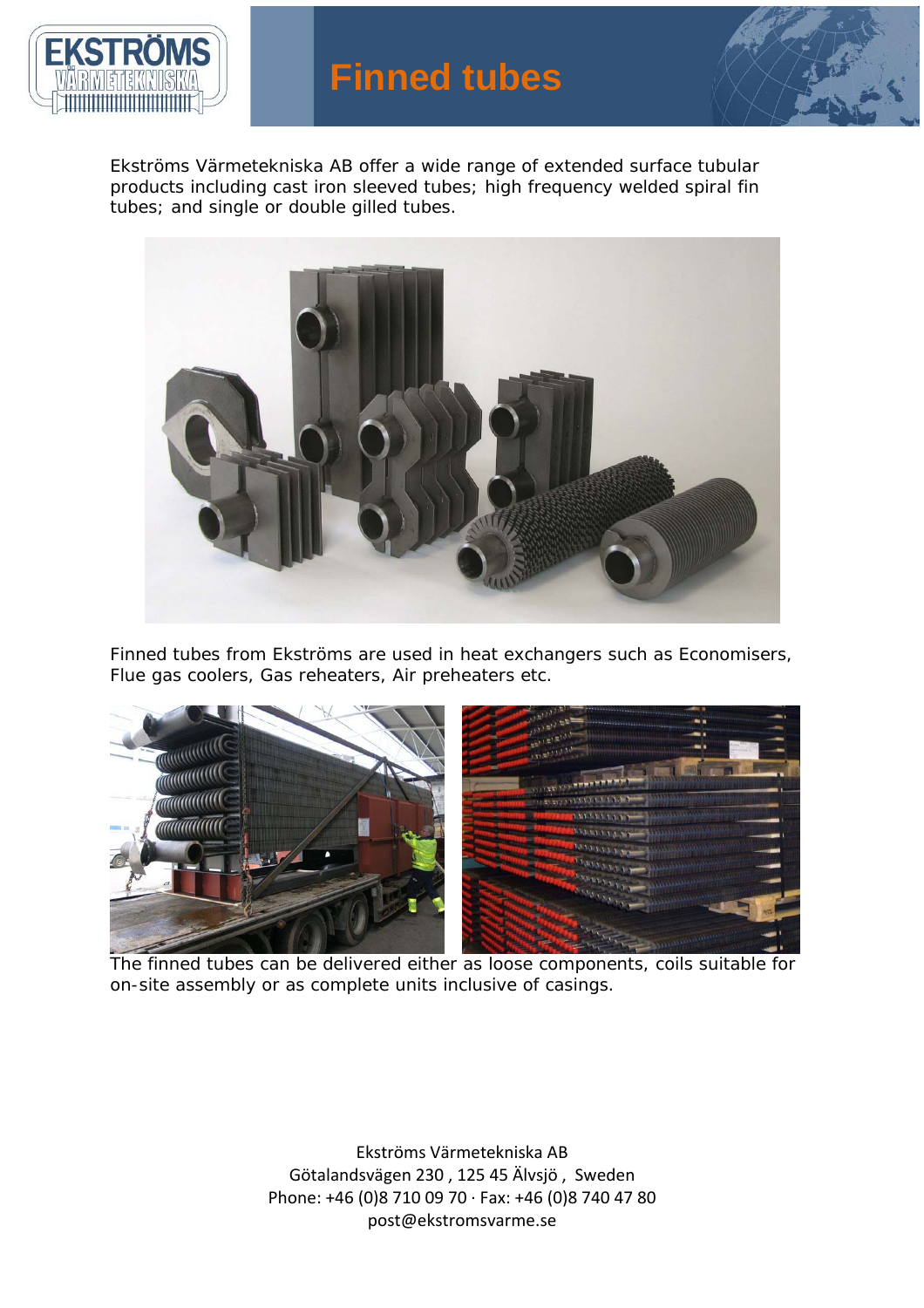

## **CLEAN & EXTENDED HEATING SURFACES**

## **Steel finned tube Single or Double**

An economiser with resistance welded rectangular fin tubes from Ekströms Värmetekniska AB is often the natural choice for solid fuel or oil fired boilers. It combines the flexability in shape, geometry and materials in relation to fuel type, dust load and temperatures. Ekströms offers single and a double tube design of steel finned tubes.





Double fin tube Single fin tube

This kind of heat exchanger weight less and gives a more compact design compared with plain tubes, which also means reduced investment costs. In line arrangement of tubes gives easier maintenance and cleaning. Absolute parallel channels between the fins through the whole economiser are extremely important for keeping the surface clean.

Ekströms offers a wide range of dimensions. Below are the most common standard dimensions. Other dimensions can be supplied on request.

| Double fin tubes |           |        | Single fin tubes |           |        |
|------------------|-----------|--------|------------------|-----------|--------|
| Tube OD          | Fin width | Fin    | Tube             | Fin width | Fin    |
|                  |           | height | OD               |           | height |
| Ø31,8            | 60        | 125    | 031,8            | 80        | 60     |
|                  | 70        | 145    | Ø38              | 70        | 70     |
|                  | 80        | 125    |                  | 95        | 90     |
|                  | 95        | 195    | Ø48,3            | 95        | 90     |
| Ø38              | 70        | 145    | Ø51              | 109       | 121    |
|                  | 74        | 153    |                  | 121       | 121    |
|                  | 84        | 175    |                  | 124       | 144    |
|                  | 95        | 180    | Ø58              | 121       | 121    |
| Ø44,5            | 85        | 175    |                  |           |        |
|                  | 121       | 246    |                  |           |        |
| Ø48,3            | 95        | 195    |                  |           |        |
|                  | 109       | 248    |                  |           |        |

Fin material is S235JR as standard but can also be stainless steel material in both tube and fin. Fin thickness can be 2, 2,5 or 3mm.



Ø51 121 248

### **Casted compound tube**

Ekströms Värmetekniska AB has delivered Cast iron finned tubes since the 1940th. The finned casted sleeves are integrated with a plain steel tube of pressure vessel quality. This type is well adapted to tougher conditions such as lower temperatures and higher contents of sulphur. The rhombic form on the casted body gives a low pressure drop on the flue gas side and prevents dust build ups on the backside.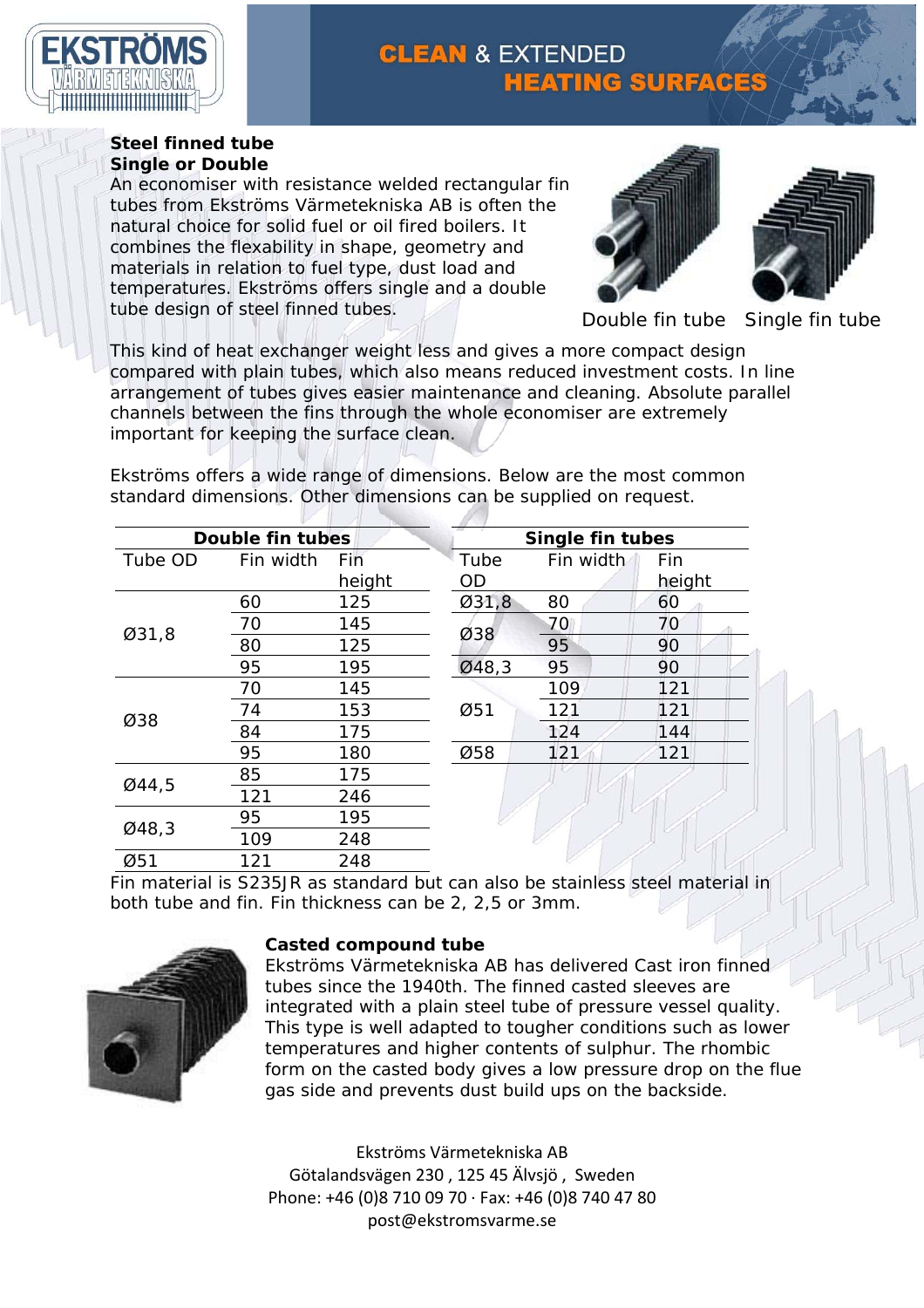

# **CLEAN & EXTENDED HEATING SURFACES**

#### **Helical fin tube Solid or Serrated fins**

This light and cost effective construction is the best alternative when choosing heat exchangers for clean gases as natural gas, propane and air. It provides a sturdy construction and can be varied in a wide range of dimensions.

Spiral fin tubes from Ekströms Värmetekniska AB are completely high frequency welded in the contact surface between the fin and the tube to give the best heat transfer.

The length of the tubes can be up to 14m and the range of tube dimension is from Ø20mm up to Ø140mm. Fin pitch can be down to approximate 4mm depending of the dimension of tube and fin.





Serrated spiral fin tube

Ekströms offers both solid and serrated (segmented), type of fin. Standard fin material is DC01, DC04 (carbon steel), or 1.4512 (Stainless steel).

## **Tube bends**

Ekströms can supply tube bends for tubes dimensions Ø31,8mm up to Ø63,5mm which covers all of the dimensions of fin tubes we supply. The bending ratio can be down to R/OD=1 for some dimensions. Bending procedures fulfils the requirements of of EU/PED 97/23/EC and heat treated if necessary.